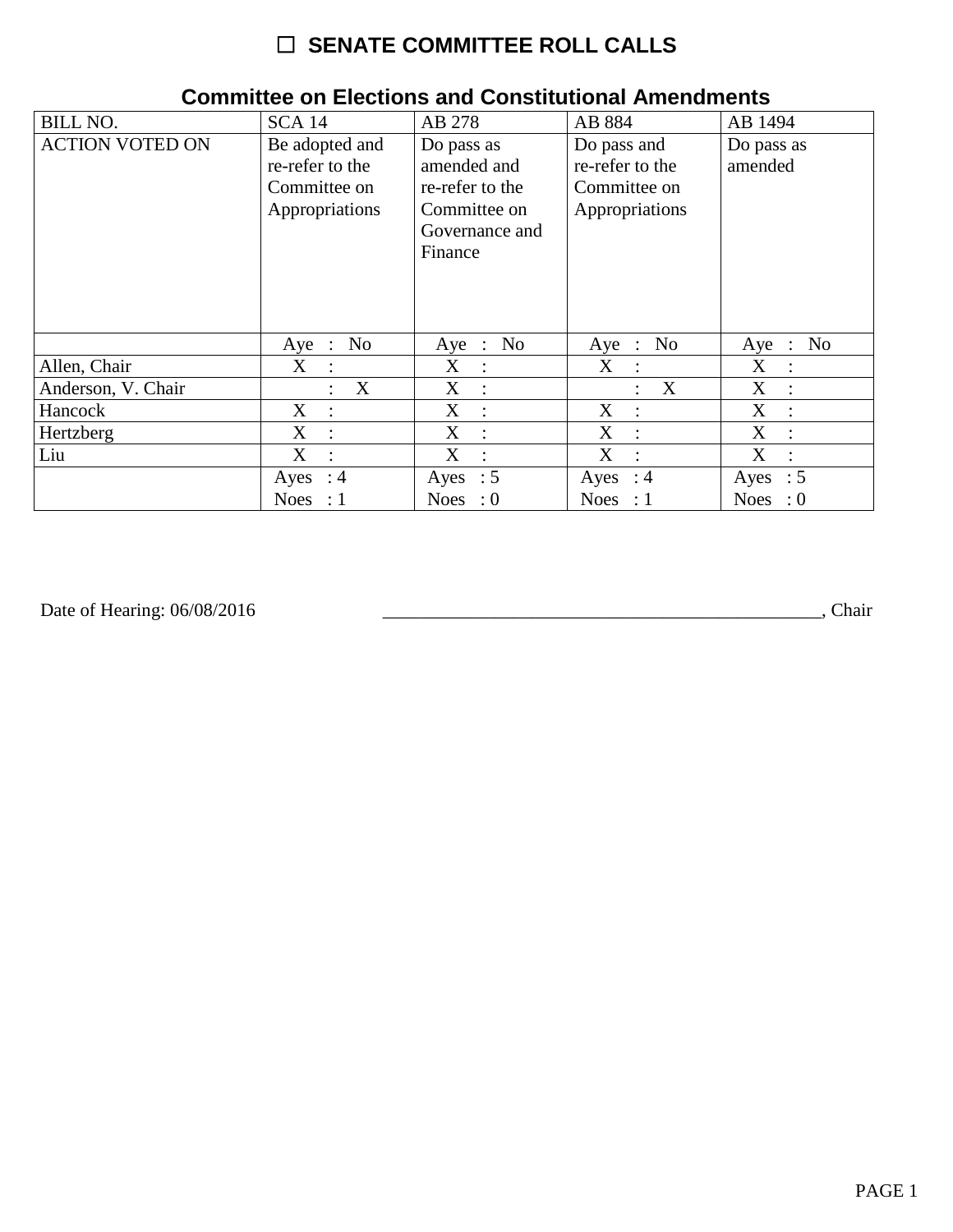# ☐ **SENATE COMMITTEE ROLL CALLS**

| <b>BILL NO.</b>        | AB 2010                                              | AB 2021           | AB 2265                                              | AB 2389                                                                     |
|------------------------|------------------------------------------------------|-------------------|------------------------------------------------------|-----------------------------------------------------------------------------|
| <b>ACTION VOTED ON</b> | Do pass and be<br>ordered to the<br>consent calendar | Do pass           | Do pass and be<br>ordered to the<br>consent calendar | Do pass and<br>re-refer to the<br>Committee on<br>Governance and<br>Finance |
|                        | No<br>$Aye$ :                                        | Aye : $No$        | Aye : No                                             | Aye : No                                                                    |
| Allen, Chair           | $\mathbf X$                                          | $X_{\mathcal{C}}$ | X                                                    | X                                                                           |
|                        | $\ddot{\cdot}$                                       | $\ddot{\cdot}$    | $\ddot{\phantom{a}}$                                 | $\ddot{\phantom{a}}$                                                        |
| Anderson, V. Chair     | X                                                    | X                 | $X_{\mathcal{E}}$                                    | X                                                                           |
|                        | $\ddot{\cdot}$                                       | ÷                 | $\cdot$ :                                            | $\ddot{\cdot}$                                                              |
| Hancock                | X                                                    | $X_{\mathcal{I}}$ | X                                                    | X                                                                           |
|                        | $\ddot{\cdot}$                                       | $\ddot{\cdot}$    | $\cdot$ :                                            | $\ddot{\cdot}$                                                              |
| Hertzberg              | $X_{\mathcal{L}}$                                    | $X_{\mathcal{C}}$ | $X_{\mathcal{C}}$                                    | X                                                                           |
|                        | $\cdot$                                              | $\ddot{\cdot}$    | $\sim 10^7$                                          | $\ddot{\cdot}$                                                              |
| Liu                    | X                                                    | $X_{\mathcal{L}}$ | X                                                    | X                                                                           |
|                        | $\cdot$ .                                            | $\sim$ 1          | $\mathcal{L}$                                        | $\ddot{\cdot}$                                                              |
|                        | Ayes : $5$                                           | Ayes : $4$        | Ayes : $5$                                           | Ayes : $5$                                                                  |
|                        | Noes : $0$                                           | Noes : $1$        | Noes : $0$                                           | Noes : $0$                                                                  |

#### **Committee on Elections and Constitutional Amendments**

Date of Hearing: 06/08/2016 \_\_\_\_\_\_\_\_\_\_\_\_\_\_\_\_\_\_\_\_\_\_\_\_\_\_\_\_\_\_\_\_\_\_\_\_\_\_\_\_\_\_\_\_\_\_\_, Chair